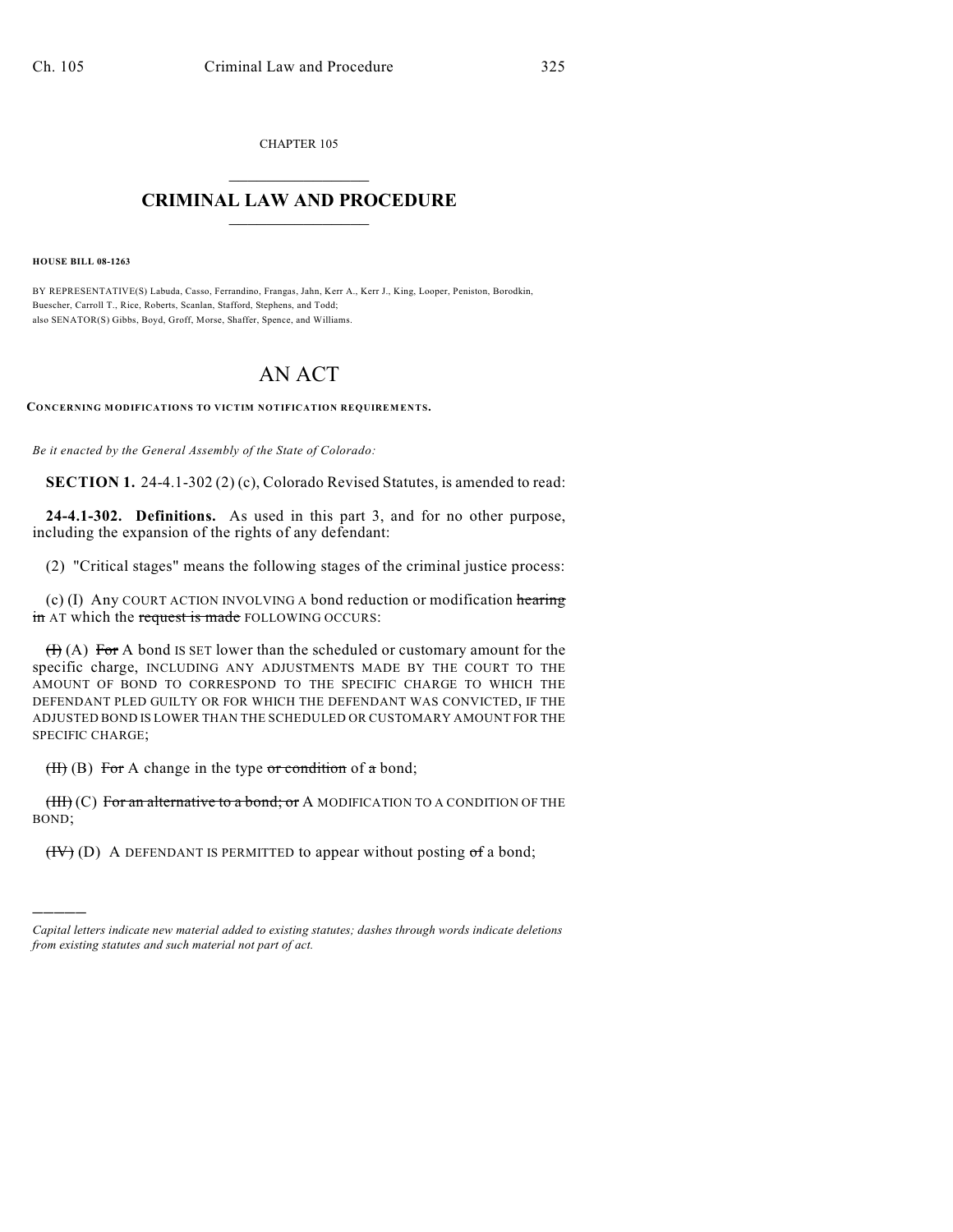(E) IN A CASE INVOLVING A CAPITAL OFFENSE, THE COURT GRANTS THE DEFENDANT'S MOTION FOR ADMISSION TO BAIL PURSUANT TO SECTION 16-4-101 (3), C.R.S.; OR

(V) (F) FOR JURISDICTIONS THAT DO NOT HAVE A BOND SCHEDULE OR CUSTOMARY AMOUNT FOR BOND, A BOND IS MODIFIED TO A LOWER AMOUNT THAN THAT SET AT THE INITIAL BOND HEARING.

(II) NOTWITHSTANDING THE PROVISIONS OF SUBPARAGRAPH (I) OF THIS PARAGRAPH (c), THE FOLLOWING SHALL NOT CONSTITUTE A BOND REDUCTION OR MODIFICATION:

(A) THE INITIAL SETTING OF A BOND, WHETHER SET BY THE COURT AT THE FIRST APPEARANCE OR BY ANOTHER ENTITY AUTHORIZED TO DO SO BY THE COURT PRIOR TO THE FIRST APPEARANCE;

(B) THE SETTING OF A NEW BOND UPON THE FILING OF CHARGES BY THE DISTRICT ATTORNEY, SO LONG AS THE BOND IS SET AT OR ABOVE THE SCHEDULED OR CUSTOMARY AMOUNT FOR THE SPECIFIC CHARGE FILED; AND

(C) FOR NONBAILABLE OFFENSES PURSUANT TO SECTION 16-4-101, C.R.S., THE SUBSEQUENT SETTING OF A BOND BY THE COURT.

**SECTION 2.** 24-4.1-302.5 (1) (d), Colorado Revised Statutes, is amended to read:

**24-4.1-302.5. Rights afforded to victims.** (1) In order to preserve and protect a victim's rights to justice and due process, each victim of a crime shall have the following rights:

(d) The right to be heard at any court proceeding: that involves a bond reduction or modification, the acceptance of a negotiated plea agreement, or the sentencing or any modification of sentence of any person accused or convicted of a crime against such victim;

(I) INVOLVING THE DEFENDANT'S BOND AS SPECIFIED IN SECTION 24-4.1-302 (2) (c);

(II) AT WHICH THE COURT ACCEPTS A PLEA OF NOLO CONTENDERE;

(III) AT WHICH THE COURT ACCEPTS A NEGOTIATED PLEA AGREEMENT;

(IV) AT WHICH A PERSON ACCUSED OR CONVICTED OF A CRIME AGAINST THE VICTIM IS SENTENCED;

(V) AT WHICH THE SENTENCE OF A PERSON ACCUSED OR CONVICTED OF A CRIME AGAINST THE VICTIM IS MODIFIED; OR

(VI) AT WHICH THE DEFENDANT REQUESTS A MODIFICATION OF THE NO CONTACT PROVISION OF THE MANDATORY CRIMINAL PROTECTION ORDER UNDER SECTION 18-1-1001, C.R.S.;